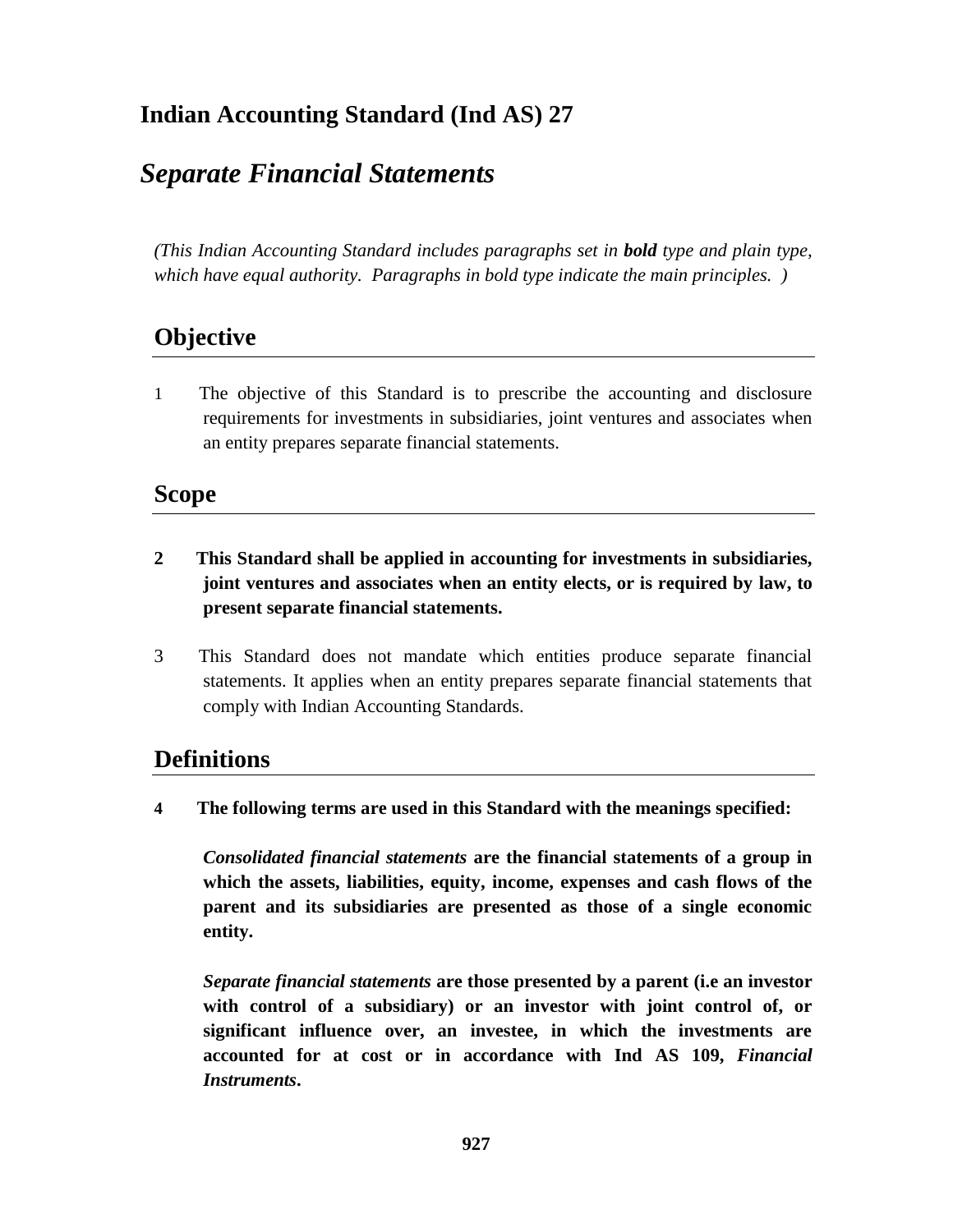5 The following terms are defined in Appendix A of Ind AS 110, *Consolidated Financial Statements*, Appendix A of Ind AS 111, *Joint Arrangements,* and paragraph 3 of Ind AS 28, *Investments in Associates and Joint Ventures*:

- associate
- control of an investee
- group
- Investment Entity
- joint control
- joint venture
- joint venturer
- parent
- significant influence
- subsidiary.
- 6 Separate financial statements are those presented in addition to consolidated financial statements or in addition to financial statements in which investments in associates or joint ventures are accounted for using the equity method, other than in the circumstances set out in paragraphs 8-8A. Separate financial statements need not be appended to, or accompany, those statements.
- 7 Financial statements in which the equity method is applied are not separate financial statements. These may be termed as 'consolidated financial statements'. Similarly, the financial statements of an entity that does not have a subsidiary, associate or joint venturer's interest in a joint venture are not separate financial statements.
- 8 An entity that is exempted in accordance with paragraph 4(a) of Ind AS 110 from consolidation or paragraph 17 of Ind AS 28 from applying the equity method may present separate financial statements as its only financial statements.
	- 8A An investment entity that is required, throughout the current period and all comparative periods presented, to apply the exception to consolidation for all of its subsidiaries in accordance with paragraph 31 of Ind AS 110 presents separate financial statements as its only financial statements.

#### **Preparation of separate financial statements**

**9 Separate financial statements shall be prepared in accordance with all applicable Ind AS, except as provided in paragraph 10.**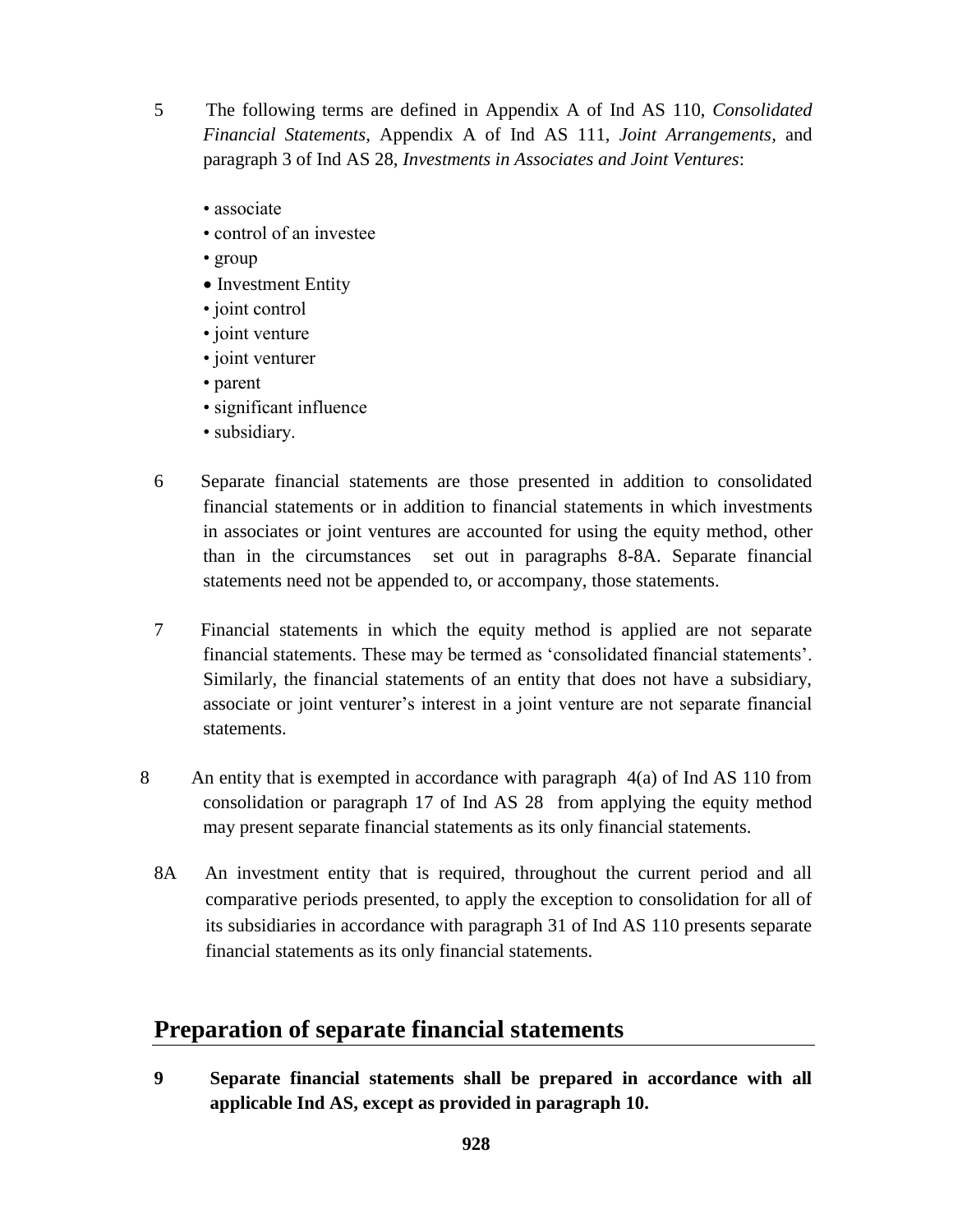- **10 When an entity prepares separate financial statements, it shall account for investments in subsidiaries, joint ventures and associates either:**
	- **(a) at cost, or**
	- **(b) in accordance with Ind AS 109.**

**The entity shall apply the same accounting for each category of investments. Investments accounted for at cost shall be accounted for in accordance with Ind AS 105,** *Non-current Assets Held for Sale and Discontinued Operations,* **when they are classified as held for sale (or included in a disposal group that is classified as held for sale). The measurement of investments accounted for in accordance with Ind AS 109 is not changed in such circumstances.**

- 11 If an entity elects, in accordance with paragraph 18 of Ind AS 28, to measure its investments in associates or joint ventures at fair value through profit or loss in accordance with Ind AS 109, it shall also account for those investments in the same way in its separate financial statements.
- 11A If a parent is required, in accordance with paragraph 31 of Ind AS 110, to measure its investment in a subsidiary at fair value through profit or loss in accordance with Ind AS 109, it shall also account for its investment in a subsidiary in the same way in its separate financial statements.
- 11B When a parent ceases to be an investment entity, or becomes an investment entity, it shall account for the change from the date when the change in status occurred, as follows:
	- (a) when an entity ceases to be an investment entity, the entity shall, in accordance with paragraph 10, either:
		- (i) account for an investment in a subsidiary at cost. The fair value of the subsidiary at the date of the change of status shall be used as the deemed cost at that date; or
		- (ii) continue to account for an investment in a subsidiary in accordance with Ind AS 109.
	- (b) when an entity becomes an investment entity, it shall account for an investment in a subsidiary at fair value through profit or loss in accordance with Ind AS 109. The difference between the previous carrying amount of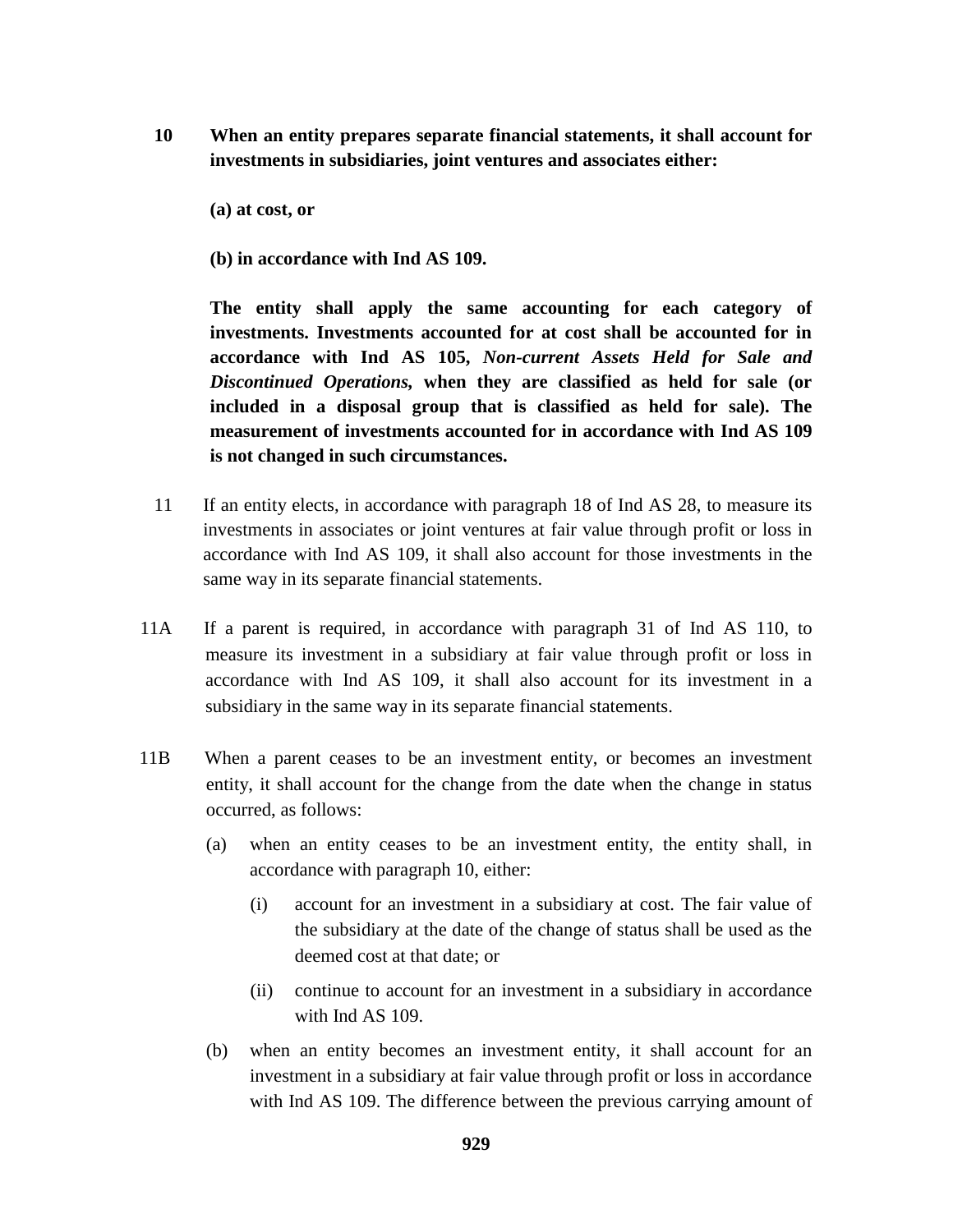the subsidiary and its fair value at the date of the change of status of the investor shall be recognised as a gain or loss in profit or loss. The cumulative amount of any fair value adjustment previously recognised in other comprehensive income in respect of those subsidiaries shall be treated as if the investment entity had disposed of those subsidiaries at the date of change in status.

#### **12 An entity shall recognise a dividend from a subsidiary, a joint venture or an associate in profit or loss in its separate financial statements when its right to receive the dividend is established.**

- 13 When a parent reorganises the structure of its group by establishing a new entity as its parent in a manner that satisfies the following criteria:
	- (a) the new parent obtains control of the original parent by issuing equity instruments in exchange for existing equity instruments of the original parent;
	- (b) the assets and liabilities of the new group and the original group are the same immediately before and after the reorganisation; and
	- (c) the owners of the original parent before the reorganisation have the same absolute and relative interests in the net assets of the original group and the new group immediately before and after the reorganisation,

and the new parent accounts for its investment in the original parent in accordance with paragraph  $10(a)$  in its separate financial statements, the new parent shall measure cost at the carrying amount of its share of the equity items shown in the separate financial statements of the original parent at the date of the reorganisation.

14 Similarly, an entity that is not a parent might establish a new entity as its parent in a manner that satisfies the criteria in paragraph 13. The requirements in paragraph 13 apply equally to such reorganisations. In such cases, references to 'original parent' and 'original group' are to the 'original entity'.

#### **Disclosure**

**15 An entity shall apply all applicable Ind ASs when providing disclosures in its separate financial statements, including the requirements in paragraphs 16 and 17.**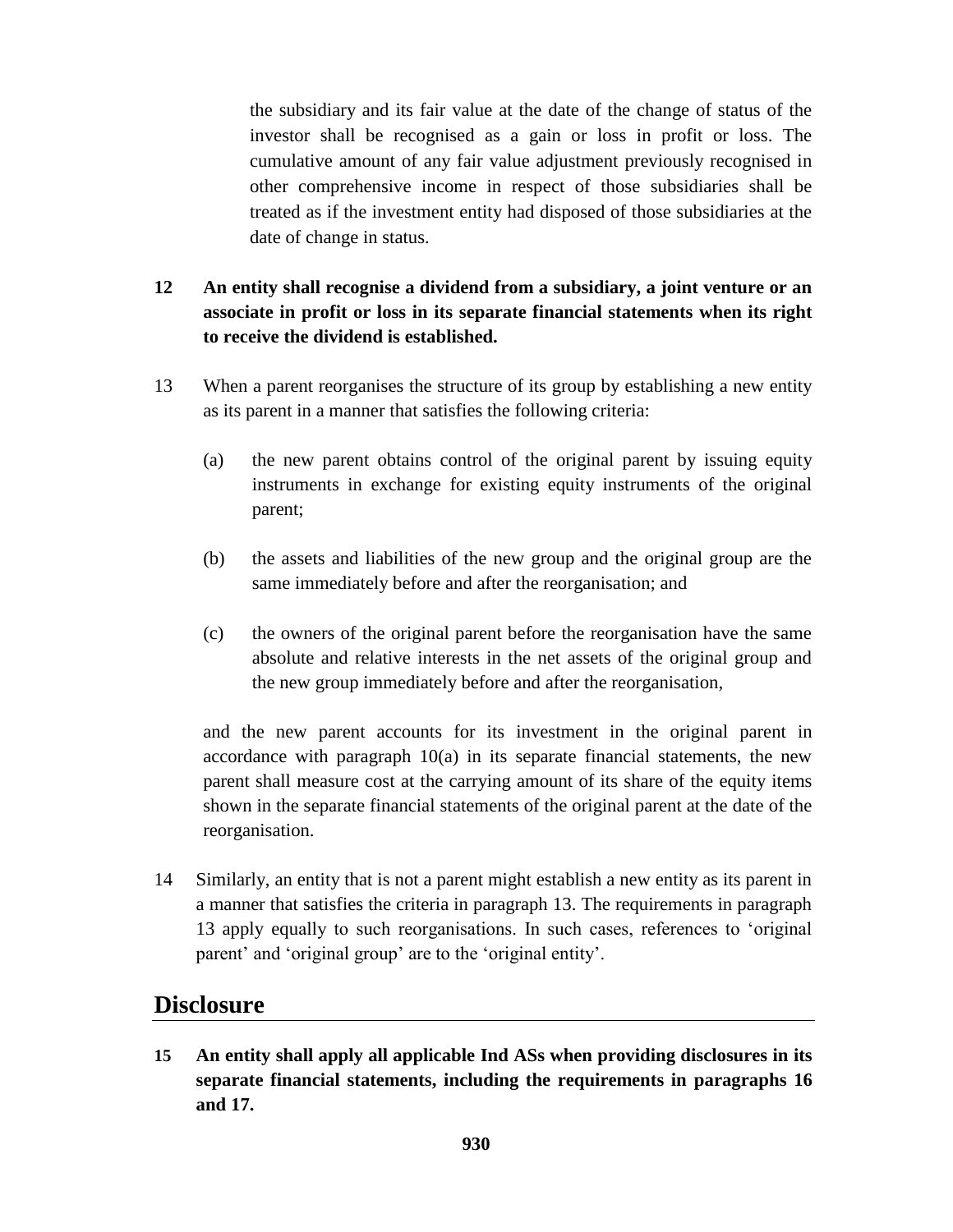- **16 When a parent, in accordance with paragraph 4(a) of Ind AS 110, elects not to prepare consolidated financial statements and instead prepares separate financial statements, it shall disclose in those separate financial statements:** 
	- **(a) the fact that the financial statements are separate financial statements; that the exemption from consolidation has been used; the name and principal place of business (and country of incorporation, if different) of the entity whose consolidated financial statements that comply with Ind ASs have been produced for public use; and the address where those consolidated financial statements are obtainable.**
	- **(b) a list of significant investments in subsidiaries, joint ventures and associates, including:** 
		- **(i) the name of those investees.**
		- **(ii) the principal place of business (and country of incorporation, if different) of those investees.**
		- **(iii) its proportion of the ownership interest (and its proportion of the voting rights, if different) held in those investees.**
	- **(c) a description of the method used to account for the investments listed under (b).**
	- **16A When an investment entity that is a parent prepares, in accordance with paragraph 8A, separate financial statements as its only financial statements, it shall disclose that fact. The investment entity shall also present the disclosures relating to investment entities required by Ind AS 112,** *Disclosure of Interests in Other Entities***.**
	- **17 When a parent (other than a parent covered by paragraphs 16-16A) or an investor with joint control of, or significant influence over, an investee prepares separate financial statements, the parent or investor shall identify the financial statements prepared in accordance with Ind AS 110, Ind AS 111 or Ind AS 28 to which they relate. The parent or investor shall also disclose in its separate financial statements:**
		- **(a) the fact that the statements are separate financial statements**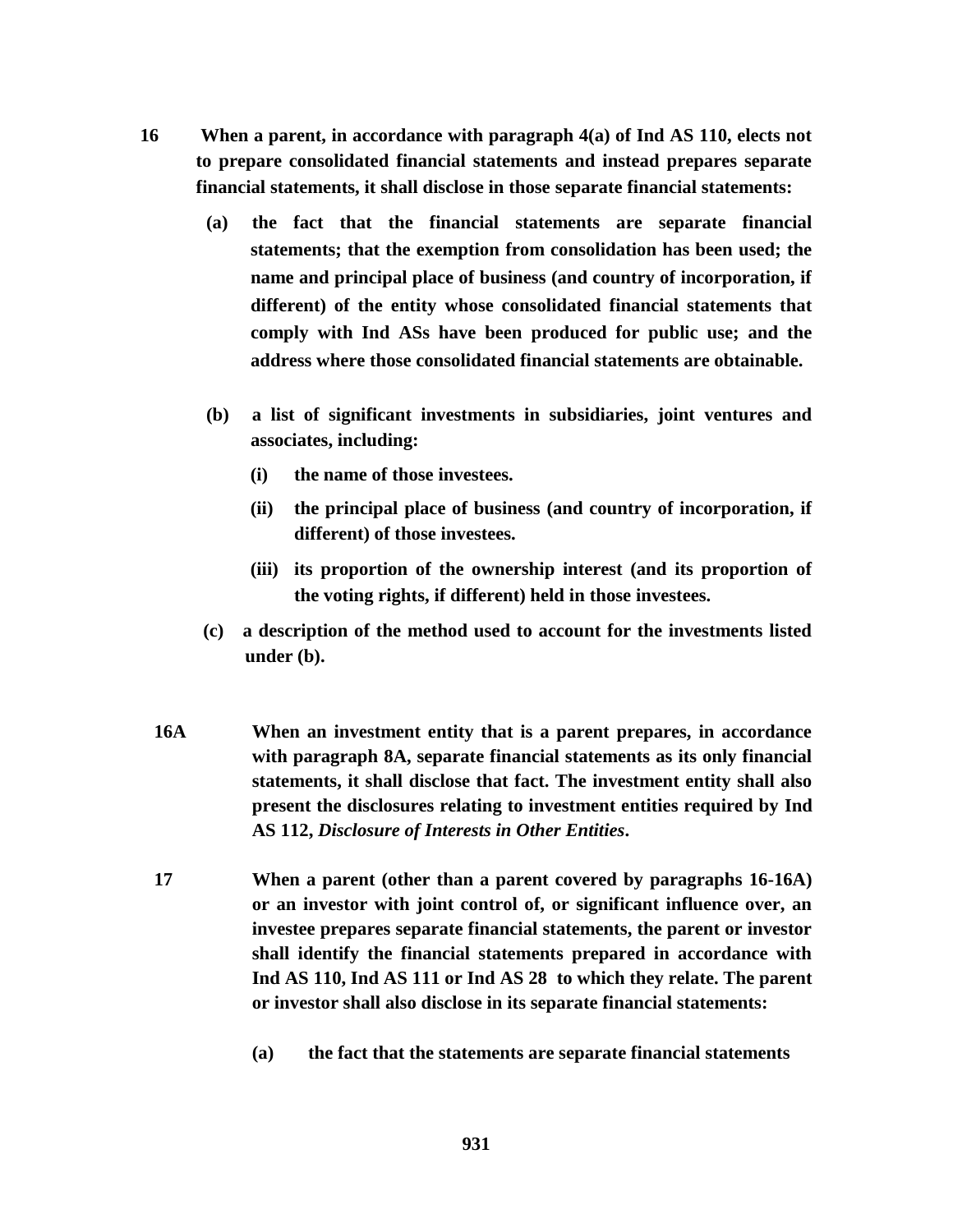- **(b) a list of significant investments in subsidiaries, joint ventures and associates, including:**
	- **(i) the name of those investees.**
	- **(ii) the principal place of business (and country of incorporation, if different) of those investees.**
	- **(iii) its proportion of the ownership interest (and its proportion of the voting rights, if different) held in those investees.**
- **(c) a description of the method used to account for the investments listed under (b).**